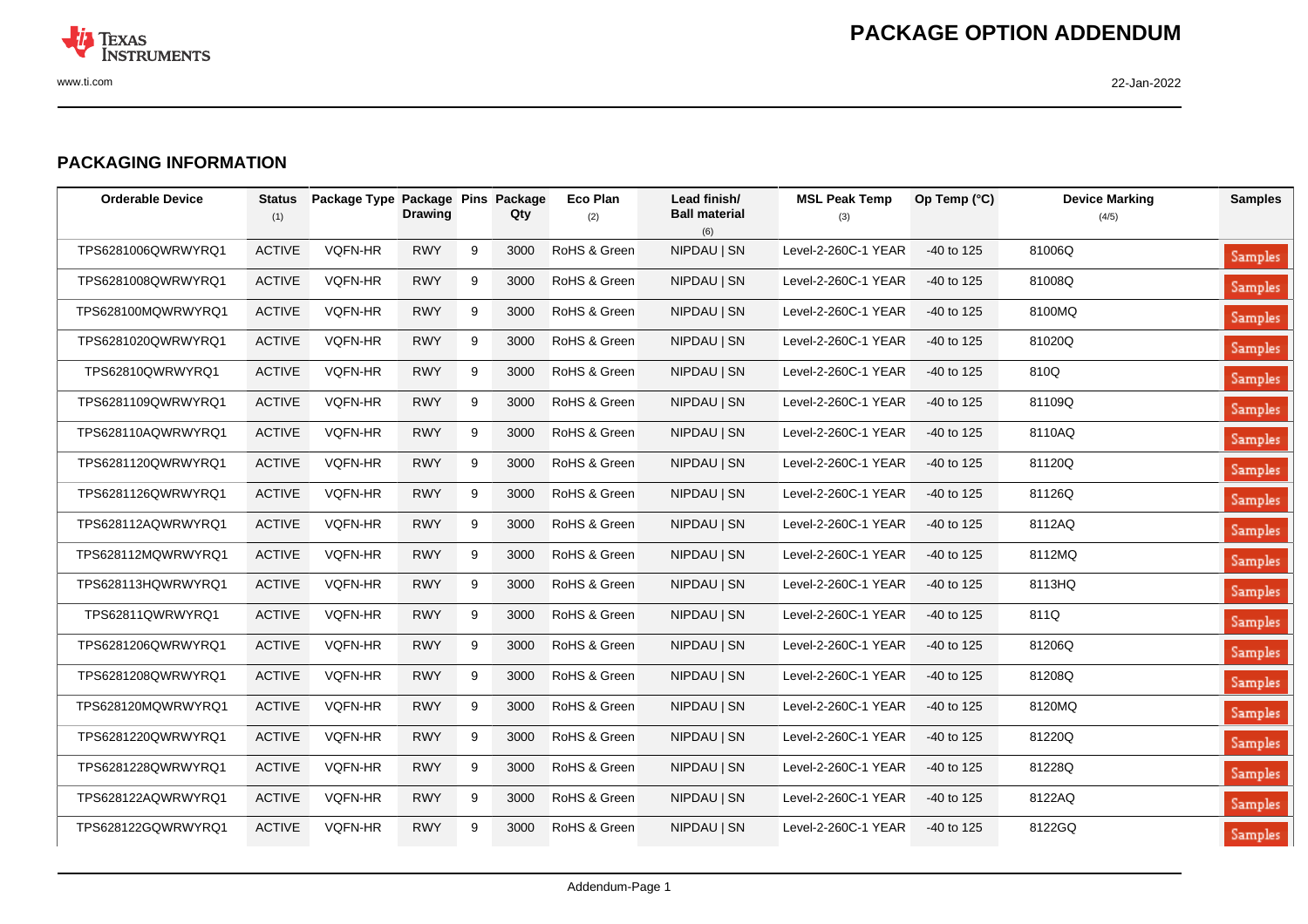| <b>Orderable Device</b> | <b>Status</b> | Package Type Package Pins |            |   | Package | Eco Plan     | Lead finish/         | <b>MSL Peak Temp</b> | Op Temp $(^{\circ}C)$ | <b>Device Marking</b> | <b>Samples</b> |
|-------------------------|---------------|---------------------------|------------|---|---------|--------------|----------------------|----------------------|-----------------------|-----------------------|----------------|
|                         | (1)           |                           | Drawing    |   | Qty     | (2)          | <b>Ball material</b> | (3)                  |                       | (4/5)                 |                |
|                         |               |                           |            |   |         |              | (6)                  |                      |                       |                       |                |
| TPS6281240QWRWYRQ1      | <b>ACTIVE</b> | <b>VOFN-HR</b>            | <b>RWY</b> | 9 | 3000    | RoHS & Green | NIPDAU   SN          | Level-2-260C-1 YEAR  | $-40$ to 125          | 81240Q                | <b>Samples</b> |
| TPS62812QWRWYRQ1        | <b>ACTIVE</b> | <b>VOFN-HR</b>            | <b>RWY</b> | 9 | 3000    | RoHS & Green | NIPDAU   SN          | Level-2-260C-1 YEAR  | $-40$ to 125          | 812Q                  | <b>Samples</b> |
| TPS6281320QWRWYRQ1      | <b>ACTIVE</b> | <b>VOFN-HR</b>            | <b>RWY</b> | 9 | 3000    | RoHS & Green | NIPDAU   SN          | Level-2-260C-1 YEAR  | $-40$ to 125          | 81320Q                | <b>Samples</b> |
| TPS6281326QWRWYRQ1      | <b>ACTIVE</b> | <b>VOFN-HR</b>            | <b>RWY</b> | 9 | 3000    | RoHS & Green | NIPDAU   SN          | Level-2-260C-1 YEAR  | -40 to 120            | 81326Q                | <b>Samples</b> |
| TPS628132DQWRWYRQ1      | <b>ACTIVE</b> | <b>VOFN-HR</b>            | <b>RWY</b> | 9 | 3000    | RoHS & Green | NIPDAU   SN          | Level-2-260C-1 YEAR  | $-40$ to 125          | 8132DQ                | Samples        |
| TPS628132MQWRWYRQ1      | <b>ACTIVE</b> | <b>VQFN-HR</b>            | <b>RWY</b> | 9 | 3000    | RoHS & Green | NIPDAU   SN          | Level-2-260C-1 YEAR  | $-40$ to 125          | 8132MQ                | <b>Samples</b> |
| TPS62813OWRWYRO1        | <b>ACTIVE</b> | <b>VOFN-HR</b>            | <b>RWY</b> | 9 | 3000    | RoHS & Green | NIPDAU   SN          | Level-2-260C-1 YEAR  | $-40$ to 125          | 813Q                  | <b>Samples</b> |

**(1)** The marketing status values are defined as follows:

**ACTIVE:** Product device recommended for new designs.

**LIFEBUY:** TI has announced that the device will be discontinued, and a lifetime-buy period is in effect.

**NRND:** Not recommended for new designs. Device is in production to support existing customers, but TI does not recommend using this part in a new design.

**PREVIEW:** Device has been announced but is not in production. Samples may or may not be available.

**OBSOLETE:** TI has discontinued the production of the device.

<sup>(2)</sup> RoHS: TI defines "RoHS" to mean semiconductor products that are compliant with the current EU RoHS requirements for all 10 RoHS substances, including the requirement that RoHS substance do not exceed 0.1% by weight in homogeneous materials. Where designed to be soldered at high temperatures, "RoHS" products are suitable for use in specified lead-free processes. TI mav reference these types of products as "Pb-Free".

RoHS Exempt: TI defines "RoHS Exempt" to mean products that contain lead but are compliant with EU RoHS pursuant to a specific EU RoHS exemption.

Green: TI defines "Green" to mean the content of Chlorine (CI) and Bromine (Br) based flame retardants meet JS709B low halogen requirements of <=1000ppm threshold. Antimony trioxide based flame retardants must also meet the <=1000ppm threshold requirement.

**(3)** MSL, Peak Temp. - The Moisture Sensitivity Level rating according to the JEDEC industry standard classifications, and peak solder temperature.

**(4)** There may be additional marking, which relates to the logo, the lot trace code information, or the environmental category on the device.

**(5)** Multiple Device Markings will be inside parentheses. Only one Device Marking contained in parentheses and separated by a "~" will appear on a device. If a line is indented then it is a continuation of the previous line and the two combined represent the entire Device Marking for that device.

**(6)** Lead finish/Ball material - Orderable Devices may have multiple material finish options. Finish options are separated by a vertical ruled line. Lead finish/Ball material values may wrap to two lines if the finish value exceeds the maximum column width.